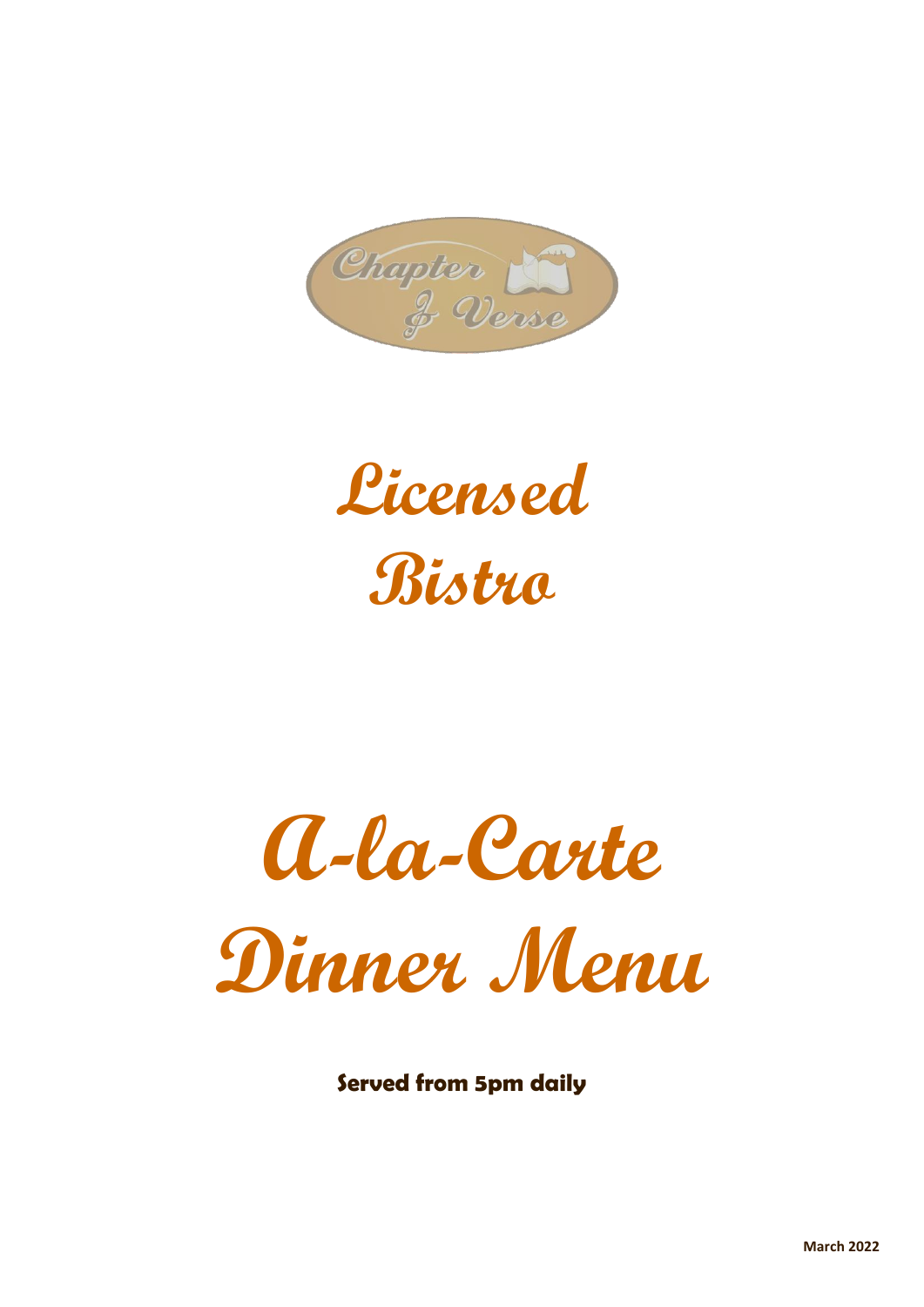## **Starters**

#### **Home-made Soup of the Day £ 4.95 Served with a warm crusty roll & butter**

**Crispy Beer Battered Mushrooms (V) £ 6.25 Filled with cream cheese & chives and served with garlic mayonnaise**

#### **Spicy Pakora Platter £ 6.95**

**Choose from Vegetable OR Chicken Pakora OR a Mixed Selection, served with a mint yoghurt dip**

#### **Sticky Garlic Chicken £ 6.95**

**Pieces of chicken breast in breadcrumbs served in a hoisin sauce with honey, ginger and garlic**

**Chicken Tikka Tandoori £ 6.95 Chicken breast pieces marinated in cream and**

**ground cashew nuts, cooked in the Tandoor oven and served with a Mint Yoghurt dip**

**Chef's Spicy Sharing Platter for 2 £ 12.95 Chicken tikka, chicken reshmi, seekh kebab, samosa and vegetable pakora served with a spicy Chilli dip**

**Crispy Sesame King Prawns (NEW) £ 7.95 Served with <sup>a</sup> sweet chilli dip and salad**

**Loaded Potato Boats (NEW) £ 7.95**

**Filled with crisp bacon, cheddar cheese, spring onions and topped with beef chilli**

# **Specialties of the House**

**Chicken Coq au Vin £ 16.95 Butterflied breast of chicken, pan-fried with bacon, mushrooms and potatoes, in a red wine cream sauce**

**Pan-seared Fillet of Seabass (NEW) £ 16.95 Served with a lime butter and caper sauce**

**Char-grilled Lamb Chump Chop £ 17.95 Served with your choice of: Spicy honey, chilli and ginger glaze OR Wholegrain mustard and mint glaze (NEW)**

**Seared Breast of Barbary Duck £ 17.95 Served with a Cointreau and orange sauce**

**Medallions of Pork (NEW) £ 17.50 Sautéed and served with a cider and apple cream sauce**

**The above are served with the Chef's potato dish of the day and vegetable selection**

### **8oz Sirloin Steak Garni £ 21.95**

**Cooked to taste and served with onion rings, mushrooms, grilled tomato, salad and French fries**

**Add a freshly made sauce on the side £ 3.00**

# **Traditional Main Courses**

**Roast Beef with Yorkshire Pudding £ 14.95 Served with mashed potatoes, garden peas and carrots**

**Fillet of fresh Haddock £ 14.95 Coated in a light beer batter and fried until golden**

**Home-made Minced Beef Lasagne £ 14.95 Minced Beef Bolognese layered with egg pasta and béchamel sauce**

**Home-made Steak Pie £ 14.95 Tender pieces of steak topped with a flaky pastry lid**

#### **Grilled Gammon Steak £ 14.95**

**Served with mushrooms, onion rings and fried egg OR pineapple (\*£0.50 extra for both)**

#### **Jumbo Chicken Goujons £ 14.95**

**Chicken breast pieces in batter, served with dips of garlic mayonnaise and sweet chilli**

#### **Chicken Maryland £ 14.95**

**Bread-crumbed breast of Chicken with grilled Pineapple, Banana fritter and Bacon**

#### **Chicken and/or Ham Salad £ 14.95**

**Served with home-made coleslaw, boiled egg, cheese and pineapple**

**6oz Classic Beef or Cheese Burger £ 14.50 Served on a floury bap with mushrooms and battered onion rings**

**Colossus Beef Burger £ 15.95 Topped with cheddar cheese, black pudding, bacon and fried egg**

#### **New York Style Chicken Burger £ 14.95**

**Char-grilled chicken breast topped with BBQ sauce, bacon, and cheddar cheese, served on a floury bap with mushrooms and battered onion rings**

#### **Mixed Grill (NEW) £ 21.95**

**Sirloin steak, pork medallion, bacon, sausage, black pudding and fried egg**

**All served with Carrots, Garden Peas and French Fries (swap for Sweet Potato Fries for £1 extra)**

# **Mexican Fajitas**

**Cooked in Cajun spices with fresh mixed peppers and onions, then served on a hot, sizzling platter, and accompanied with warm tortilla wraps, sour cream and salsa dips, cheese, and rice.**

**Have your meal prepared with your preferred option of:**

| <b>Chicken</b>                 | £15.50 |
|--------------------------------|--------|
| Steak                          | £16.50 |
| Combo (Chicken & Steak) £16.50 |        |
| Vegetable (V)                  | £15.50 |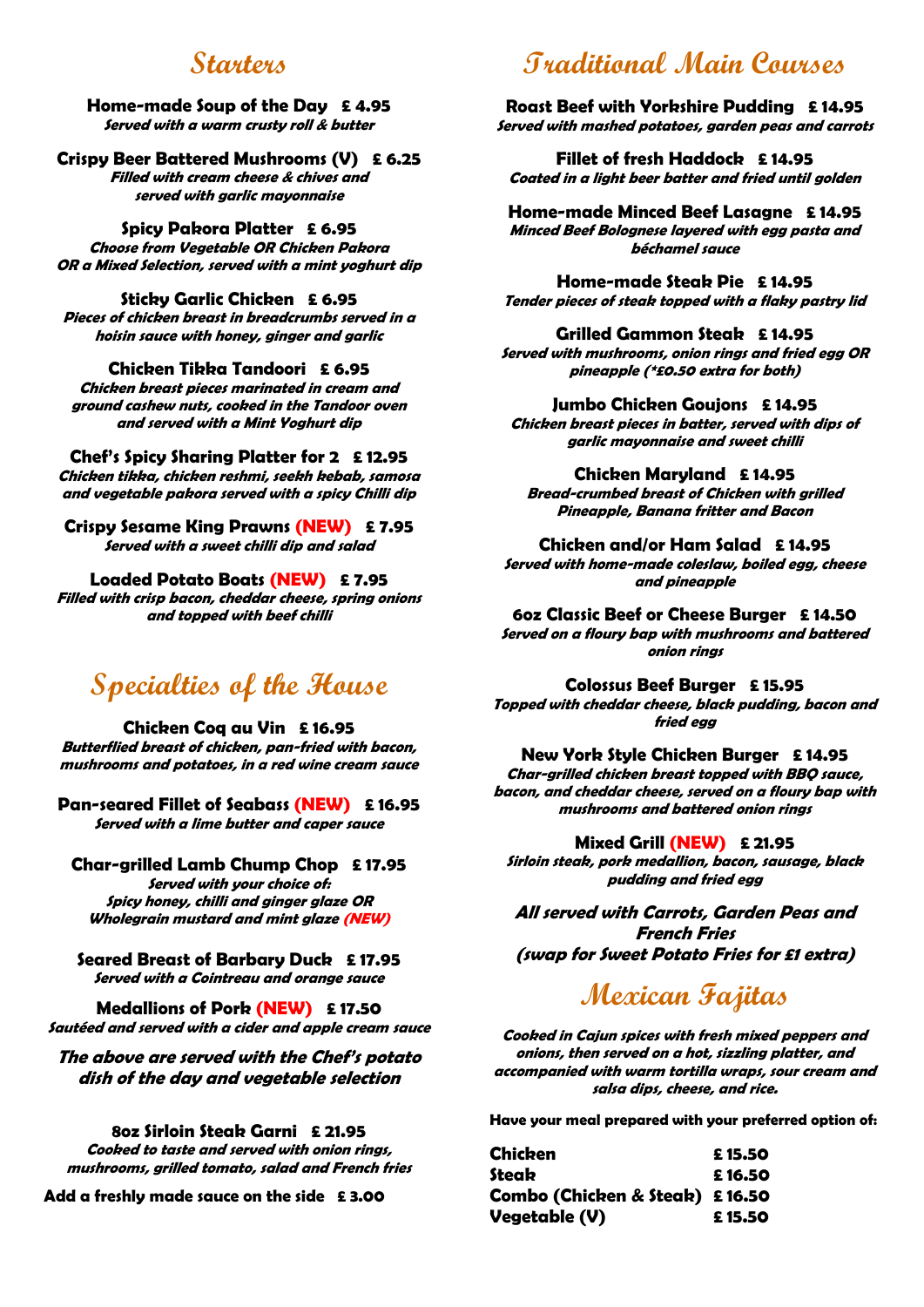# **Tandoori Sizzling Platters**

**The meats are marinated for flavour in specially prepared spices, and are then cooked slowly in a traditional clay oven. Each dish is served on a sizzling platter, accompanied with Basmati Rice Pilau, salad and a vegetable tandoori sauce Chicken Reshmi Platter £ 15.50 Chicken breast pieces marinated in double cream, ground cashew nuts and mild spices Chicken Tikka Tandoori Platter £ 15.50 The Chef's special tandoori marinade gives the chicken a spicier flavour Tandoori Chicken Egyptian £ 15.50 Marinated Chicken Tikka cooked on skewers with mushrooms, onions and green peppers Chicken & King Prawn Tandoori £ 17.50 King Prawns, cooked in the clay oven, accompany the Chicken Tikka to give a dish with special appeal Tandoori Lamb Egyptian (NEW) £ 17.95 Marinated Lamb cooked on skewers with mushrooms, onions and green peppers Tandoori Fish Tikka (NEW) £ 17.95 Fish fillet marinated in tandoori spices and cooked on skewers King Prawn Tandoori £ 18.50 Succulent King Prawns, marinated in tandoori spices, and cooked in the clay oven Tandoori Mixed Platter £ 18.50 The Chef's selection of Chicken Tikka, Chicken Reshmi, King Prawns and Seekh Kebab**

# **Chef's Biryani Dishes**

**A popular dish of Pilau Rice cooked with aromatic spices and the meat of your choice, and served with a vegetable tandoori sauce**

| <b>Chicken Tikka Biryani</b>                      | £14.95 |
|---------------------------------------------------|--------|
| <b>Chicken Reshmi Biryani</b>                     | £14.95 |
| <b>Beef Biryani</b>                               | £16.95 |
| <b>Lamb Biryani</b>                               | £16.95 |
| Vegetable Biryani (V)                             | £14.95 |
| <b>Prawn Biryani</b>                              | £14.95 |
| <b>King Prawn Biryani</b>                         | £17.95 |
| <b>Chef's Special Mixed Biryani</b>               | £17.95 |
| Chicken tikka, lamb and king prawns topped with a |        |
| fried egg                                         |        |

# **Flour Mill**

| <b>Plain Nan Bread</b>         | £3.25 |
|--------------------------------|-------|
| <b>Garlic Nan Bread</b>        | £3.75 |
| <b>Cheese Nan Bread</b>        | £3.95 |
| Peshwari Nan Bread             | £3.95 |
| <b>Garlic &amp; Cheese Nan</b> | £3.95 |
| Keema Nan                      | £3.95 |
| <b>Plain Chapati</b>           | £1.25 |
| <b>Butter Chapati</b>          | £1.40 |
| <b>Tandoori Roti</b>           | £1.95 |
| Paratha                        | £3.25 |
| <b>Stuffed Paratha</b>         | £3.95 |

# **Chef's Specialty Curries**

**Our selection of authentic Indian curries has been specially chosen to appeal to all tastes. Each dish is prepared using fresh vegetables and meats which have been marinated for flavour in the finest Indian spices. All dishes are served with traditional Basmati Rice Pilau.**

**Have your meal prepared with your preferred option of:**

| <b>Chicken Reshmi</b>       | £14.95 |
|-----------------------------|--------|
| <b>Chicken Tikka</b>        | £14.95 |
| <b>Beef</b>                 | £16.95 |
| Lamb                        | £16.95 |
| <b>Mixed Vegetables (V)</b> | £14.95 |
| <b>King Prawns</b>          | £17.95 |

## **Special Fruit Korma (mild)**

**With fresh cream, coconut, ground almonds and fresh fruits, topped with cashew nuts**

## **Makhani Masala (mild)**

**Cooked in butter and fresh cream with ground cashew nuts**

## **Jalfrezi (mild)**

**Prepared with onions, mushrooms and green peppers in a sauce with ginger, garlic, fresh cream and herbs**

## **Tikka Masala (medium)**

**Cooked in a rich cream sauce flavoured with ground almonds and masala**

### **Chasni (medium)**

**A creamy, sweet and sour dish with fresh cream and ground cashew nuts**

## **Ceylonese Korma (medium)**

**With creamed coconut, fresh cream and puréed tomatoes**

#### **Janter Manter (medium)**

**Mushrooms, onions, green peppers and pineapples cooked with red wine**

#### **Butter Balti (medium)**

**Cooked with butter and cream in a rich sauce**

**Palak Gosht Balti (medium) Fresh spinach leaves with tomatoes, onions and garlic**

#### **Kadai (medium)**

**Tomatoes, onions, green chillies and fresh coriander in a thick sauce**

#### **Katmandu Masala (hot)**

**Onions, garlic, ginger, roasted chillies and lemon juice in a thick sauce**

#### **Mirchi Jalfrezi (hot)**

**With onions, green peppers, tomatoes, green chillies and coriander**

#### **Spicy Garlic Masala (hot)**

**Cooked with fresh garlic, onions, tomatoes, green chillies, blended with fresh herbs and spices**

#### **Achari Balti Masala (hot)**

**With tomatoes, onions, green peppers and green chillies in a rich sauce with mixed pickles and fresh coriander**

**Add a freshly made Naan Bread to your order**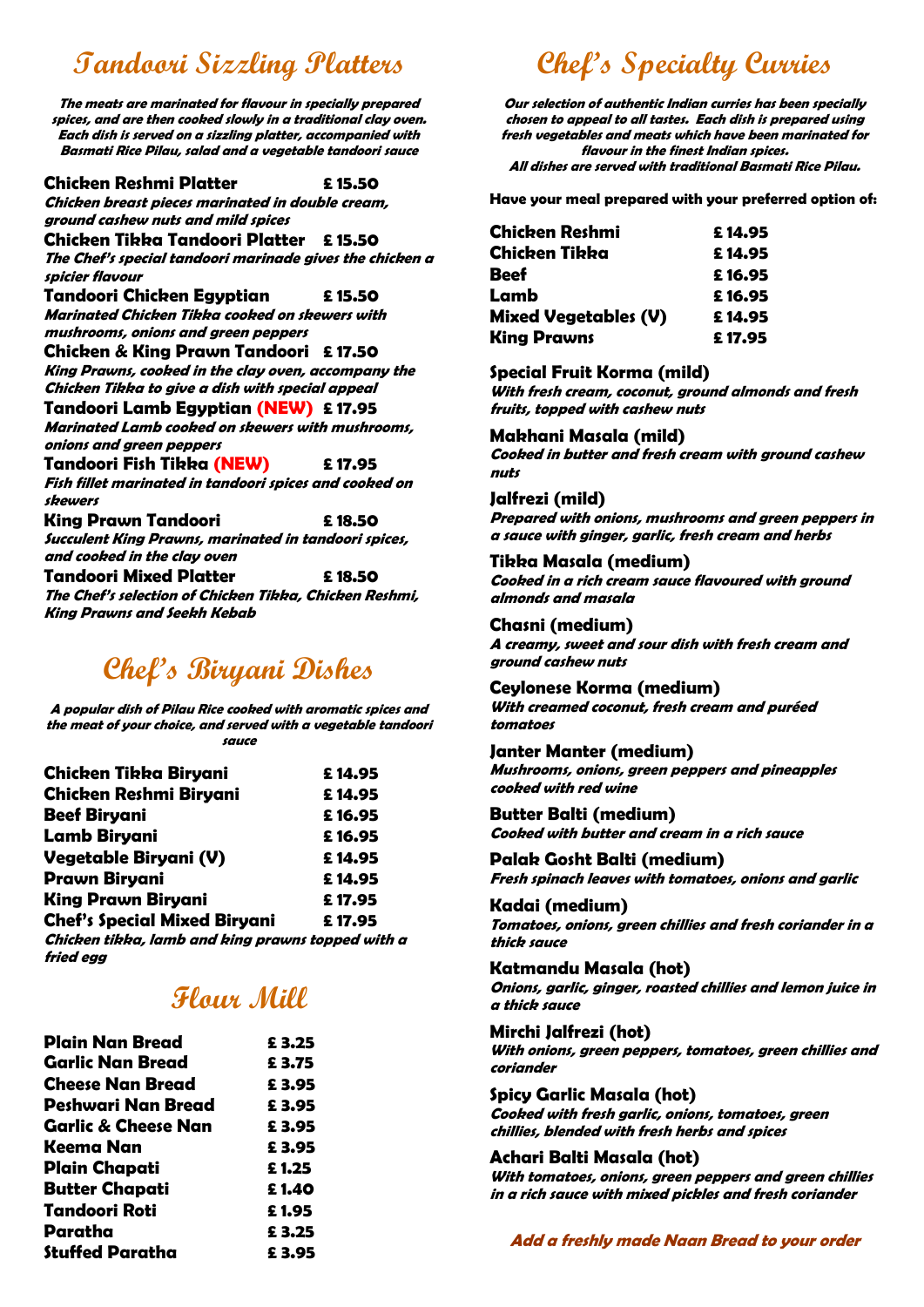# **Chef's Classic Curries**

**The following dishes are served with Pilau rice and can be prepared with your choice of the following:**

| <b>Chicken Reshmi</b>       | £14.50 |
|-----------------------------|--------|
| <b>Chicken Tikka</b>        | £14.50 |
| <b>Beef</b>                 | £16.50 |
| Lamb                        | £16.50 |
| <b>Mixed Vegetables (V)</b> | £14.50 |
| <b>King Prawns</b>          | £17.95 |

### **Badami Korma (mild)**

**With fresh cream, coconut, ground almonds & yoghurt Bhuna (medium) Green peppers, onions, tomatoes & coriander in a thick sauce Dopiaza (medium) Onions, tomatoes & coriander in a thick sauce Pathia (medium) Cooked in a sweet and sour sauce with a tangy taste Rogan Josh (medium) Onions, tomatoes and green peppers cooked in a masala sauce Dhansak (medium) Cooked in a thick sauce with lentils Madras (hot) Hot and sour, with dried chillies and lemon juice Vindaloo (very hot) Very hot, with fresh coriander and green chillies**

## **Vegetable Side Dishes**

| <b>Mixed Vegetable Bhaji</b>     | £ 6.50 |
|----------------------------------|--------|
| <b>Okra Bhaji</b>                | £ 6.50 |
| <b>Mushroom Bhaji</b>            | £6.50  |
| <b>Bombay Potato</b>             | £ 6.50 |
| Aloo Gobi (Potato & Cauliflower) | £ 6.50 |
| Aloo Palak (Potato & Spinach)    | £ 6.50 |
| <b>Tarka Dhal (Lentils)</b>      | £ 6.50 |
| Kabli Chana (Chickpeas)          | £ 6.50 |
|                                  |        |

**All available as a Main Meal with Rice £ 14.95**

# **On the Side**

| £ 2.50                            |
|-----------------------------------|
| £ 2.75                            |
| Sweet Potato Fries (NEW)<br>£3.50 |
| £ 2.75                            |
| £3.75                             |
| £ 2.50                            |
| £3.25                             |
| £3.25                             |
| £ 2.25                            |
| £ 2.95                            |
| £1.50                             |
| £ 2.00                            |
| £ 2.75                            |
| £ 0.75                            |
|                                   |

# **Home-made Desserts**

#### **Baileys Toffee Cheesecake £ 6.25**

**A light cream cheese topping on a honey biscuit base, served with Butterscotch sauce**

#### **Summer Fruits Pavlova (NEW) £ 6.25**

**Melt in the mouth Meringue topped with whipped cream and fruit selection**

#### **Traditional Apple Pie £ 6.25**

**Apples and sultanas with a hint of cinnamon in a home-made shortcrust pastry**

### **Sticky Toffee Pudding £ 6.25**

**A moist, light sponge containing dates, served warm with home-made Toffee sauce**

## **All served with fresh double cream, ice cream or custard**

# **Teas & Coffees**

| £1.90  |
|--------|
| £ 2.40 |
| £ 2.10 |
| £ 2.50 |
| £ 2.60 |
| £ 2.60 |
| £3.50  |
| £3.50  |
| £3.65  |
| £3.95  |
| £ 2.10 |
| £ 2.30 |
| £ 2.40 |
|        |

# **Liqueur Coffees**

**Strong black coffee and the liqueur of your choice, topped with fresh cream £ 6.95**

### **Wines & Beverages**

**We have a comprehensive selection of wines, beers, spirits, liqueurs and soft drinks.**

**As all our dishes are freshly cooked to order please allow us sufficient time to cook your meal, especially during busy periods.**

#### **Allergies**

**Please be aware that our dishes may contain nuts. Please do not hesitate to speak to a member of our staff if you require assistance with any allergies or dietary needs.**

#### **CARD PAYMENTS ACCEPTED (MIN VALUE £10.00)**

**Service Charge is not included Gratuities are at your discretion**